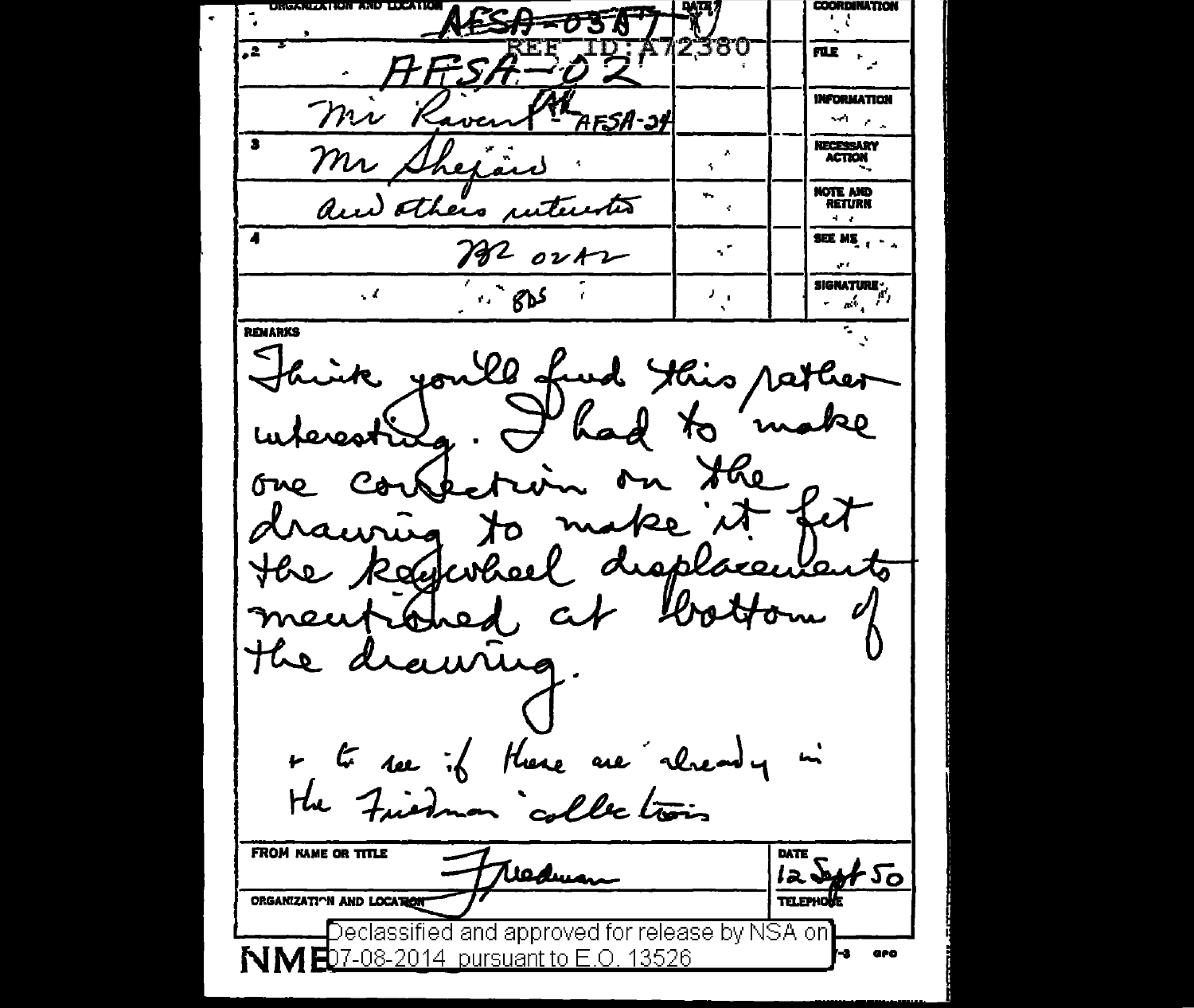الجارم

ł

Extract from letter dated 24 Aug. 1950 from Hagelin

. <u>.</u> . .

With regard to the M-209: There is a chance that the machine for you may be finished in about a months time. I will keep you posted on the progress.

Now with regard to the action of the new displacement mechanism: We have still a bar drum, it carries now 30 bars, and these bars are used not only for the displacement of the type wheel, but also for the displacement of the key wheels, which are displaced in the same way as the type wheel, i.e. with a driving tooth on the bars, over an intermediary gear wheel, the proper functioning being assured with the aid of the same kind of check pavl as is used for the type wheel. The bars therefore are normally provided with two driving teeth, one for one of the key wheels and the other for the type wheel. The bars are displaced from their inactive to their active position in the same way as in the M-209, i.e. with the aid of guide arms, which are positioned by the pins in the key wheels, and which are on moveable lugs on the bars. While the lugs are moveable, the driving tegth for the displacement of the key wheels have to be fixed (and aside from the difficulty of arranging moveable driving teeth, there would be too many modifiable elements in the machine). To be candid, I do not know as yet which groupings of the driving testh for the key wheels will be the nost effective, and therefore we are arranging them on the prototype in the manner, that the first five bars carry driving teeth to work with key wheel nso 1, the next five bars to work with key wheel n:o 2, etc., with five bars for each key wheel. We also put in one special driving tooth on one of the bars in each of the six groups, which is in active position, when the bar is in its inactive position. Thus when none of the guide arms displace the bars, all the six key wheels will be displaced one step. On the enclossd rough sketch I have shown the 30 bars, and have indicated on them the driving teoth for the type theel and the driving teeth for the key wheels, and also an arrangement of the lugs, chosen at random. You will find that tnis nes displacing mechanism (which was developed for use with our new teleciphering machines) works on a novel principle: while the key wheels and the position of the pins determine which of the bars are to be displaced each time, the bars and the position of the driving teeth determine, which of the key wheels are to be displaced and how much. We have thus an interaction between drum bars and key wheels.

As I have already mentioned, we do not know as yet how the driving teeth for the key wheels should be best grouped, but this will of course be made subject of a study. Probably the groupings should not be made identical for the different key wheels, and there would probably also be no reason for placing driving teeth for the key wheels on all the bars, as the number of displacement combinations is only 64 (which should in itself be plenty).

I hope that this first "lesson" has not been completely unintelligible, and I trust you will ask me for explanation of such points which nav not be clear to you.

| . | . |  |
|---|---|--|
|   |   |  |
|   |   |  |

 $225.311 - 123$